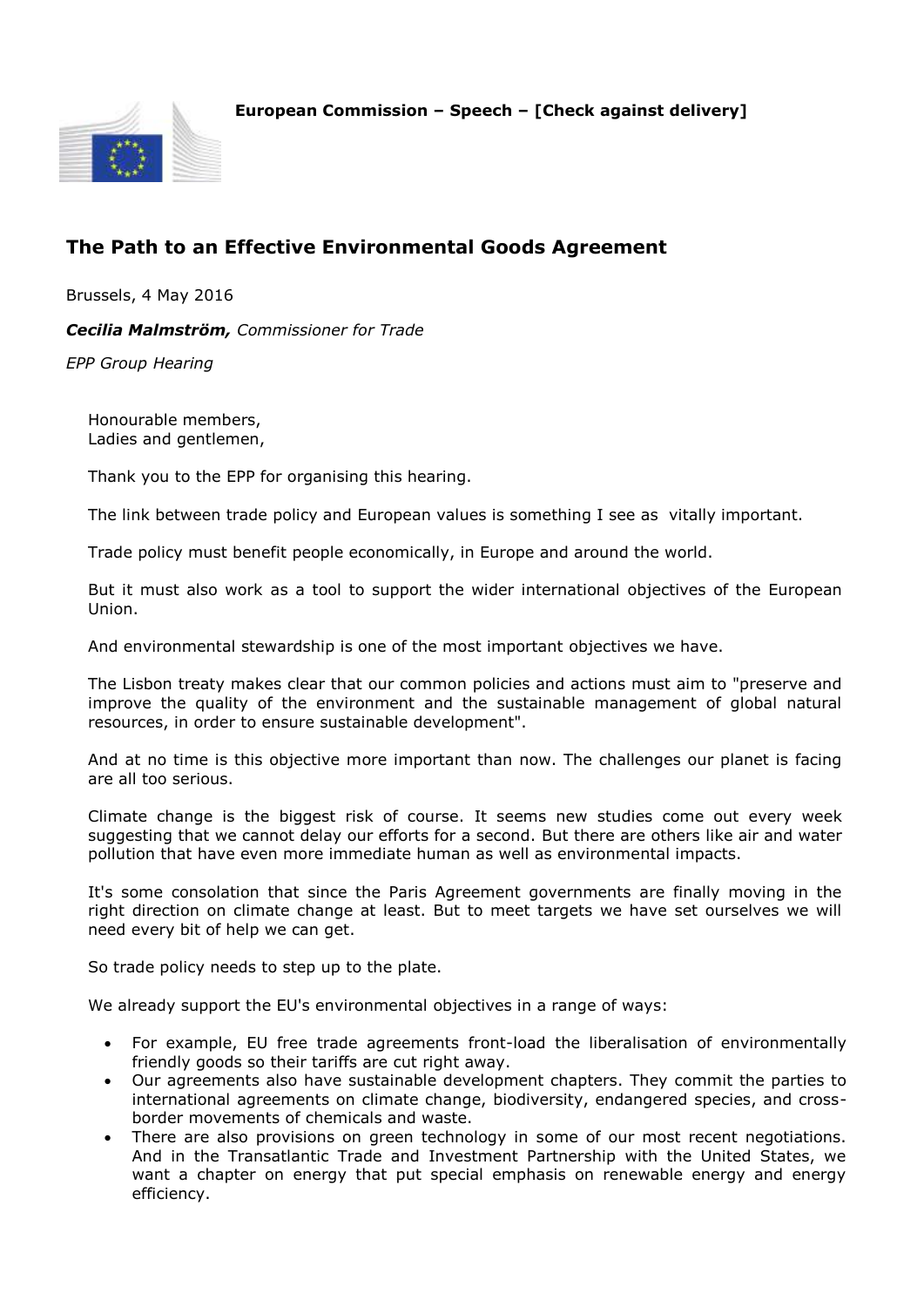The best news about all of these measures is that they support trade as well the environment. They are helping to open markets for products where EU firms are very competitive, not least because our own strict rules have encouraged them to innovate.

\*\*\*

That same virtuous circle is at work in the negotiations for an **Environmental Goods Agreement**.

The negotiations aim to make it easier to trade in products with positive environmental impacts between the EU and 16 other countries - so far.

They have enormous potential.

What trade agreements do best is cut the costs of trade. And what they can do here is cut the costs of trading in the goods and services that will help us address our environmental challenges.

Doing so will increase demand. And that, in turn, will strengthen incentives for companies and researchers to carry out the vital research and innovation we need to solve our problems.

Cutting trade costs will also have significant economic benefits. The global market for green industries is currently worth around €1 trillion a year and is expected to triple by 2030.

The EU is a market leader and holds roughly one third of the global market. Our exports of green goods make up between 10 and 15% of total EU exports. Their annual growth rate is in the double digits.

And unlike many other sectors, green goods and services kept creating jobs throughout our recent economic difficulties, with total employment rising from 3 to over 4 million jobs between 2002 and 2011.

But there are significant trade barriers to international trade in these products. The global average bound tariff for environmental goods is almost 9%. And that average conceals much higher tariffs in some areas. On some environmental goods in South Asia for example the tariff can be over 20%. In Latin America and the Caribbean the peak can be as high as 41%. There are also regulatory, standards and administrative barriers to trade in environmental

goods. And environmental services like desalination and waste water treatment face very high hurdles too.

We now have some indication of the potential impact of lowering these barriers.

Because last month, the Commission received the final version of a sustainability impact assessment we commissioned to help inform the negotiations.

Studies like these are of course an exercise in forecasting. And we all know the limits of even the smartest people when it comes to predicting the future. But they can nonetheless give us useful general indications of the potential of what we are trying to do.

And in that light the assessment certainly makes for encouraging reading.

The contractor concluded that an ambitious Environmental Goods Agreement would have significant positive environmental, economic and social impacts.

They concluded that an agreement would facilitate the implementation of the climate commitments we all made in Paris, by facilitating access to renewable energy and energy efficient technologies. They projected that carbon dioxide emissions could be reduced by 10 million tonnes by 2030.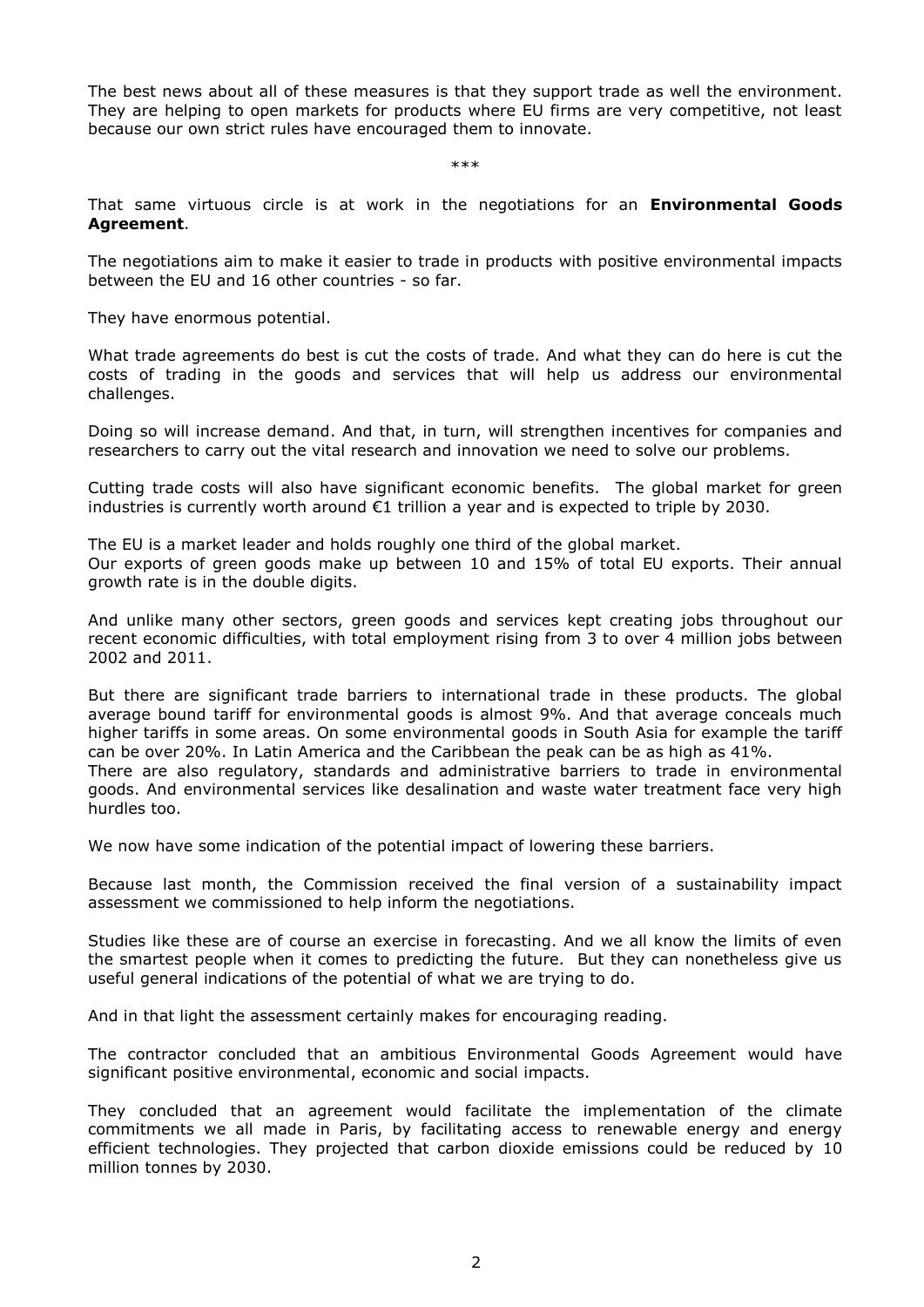The team also looked at other issues like green urbanisation and the governance of the oceans and concluded that reducing costs for relevant products would also help meet policy goals.

Finally, they also did case studies to see how all of this could work. To give you just one example. They showed how cheaper access to wind farm equipment could help a rural community at Lake Turkana in Kenya gain access to sustainable electricity. Kenya's tariffs for many of the key equipment needed to build the farm are 10%. And there are also administrative and other non-tariff barriers. Getting rid of these would clearly make a beneficial project cheaper and more efficient.

That is just the environmental side. The study also found clear economic benefits. In general terms, the EGA would increase trade in environmental goods and make clean technologies more competitive. More specifically:

- The overall economic impact could be an increase in trade of some 20 billion euro, with case studies indicating additional economic spill over effects. Small and medium sized enterprises are likely to benefit the most.
- And developing countries would also gain through access to clean technologies and investment.

It's clear that a good ambitious Environmental Goods Agreement has real potential.

\*\*\*

But what would it have to include to achieve goals like these?

The EU's ideal agreement would look like this.

At its core would be tariff elimination for as many environment products as possible:

- products that help control air pollution,
- products that support better waste management,
- equipment involved in water treatment,
- and, most importantly products that provide renewable energy and encourage energy efficiency.

When the talks on an EGA began, they started with a baseline of 54 products that had already been agreed among Asia Pacific countries. The EU wants to double, triple, or even quadruple this number.

The EU's ideal Environmental Goods Agreement would also go beyond this core of tariff elimination.

It would cover services related to the products. Many of the goods concerned, especially large machinery like wind turbines, also involve after-sales services to make sure that they function correctly. It would be a shame to free up the trade in goods while blocking economic activity from actually happening through barriers on the services side.

Finally, a good agreement would also address regulatory and standards barriers to trade. If we get in now, at an early stage in the creating of these industries, common approaches will be easier to find.

\*\*\*

But I'm afraid we have had to accept that for now, it seems unlikely that we will be able to obtain commitments in all of these areas

That's why we need this deal to be a living agreement. There should be a clear revision mechanism. It should allow us to update the product scope to add new products. And it should set a program for future work on related non-tariff barriers and on services.

\*\*\*